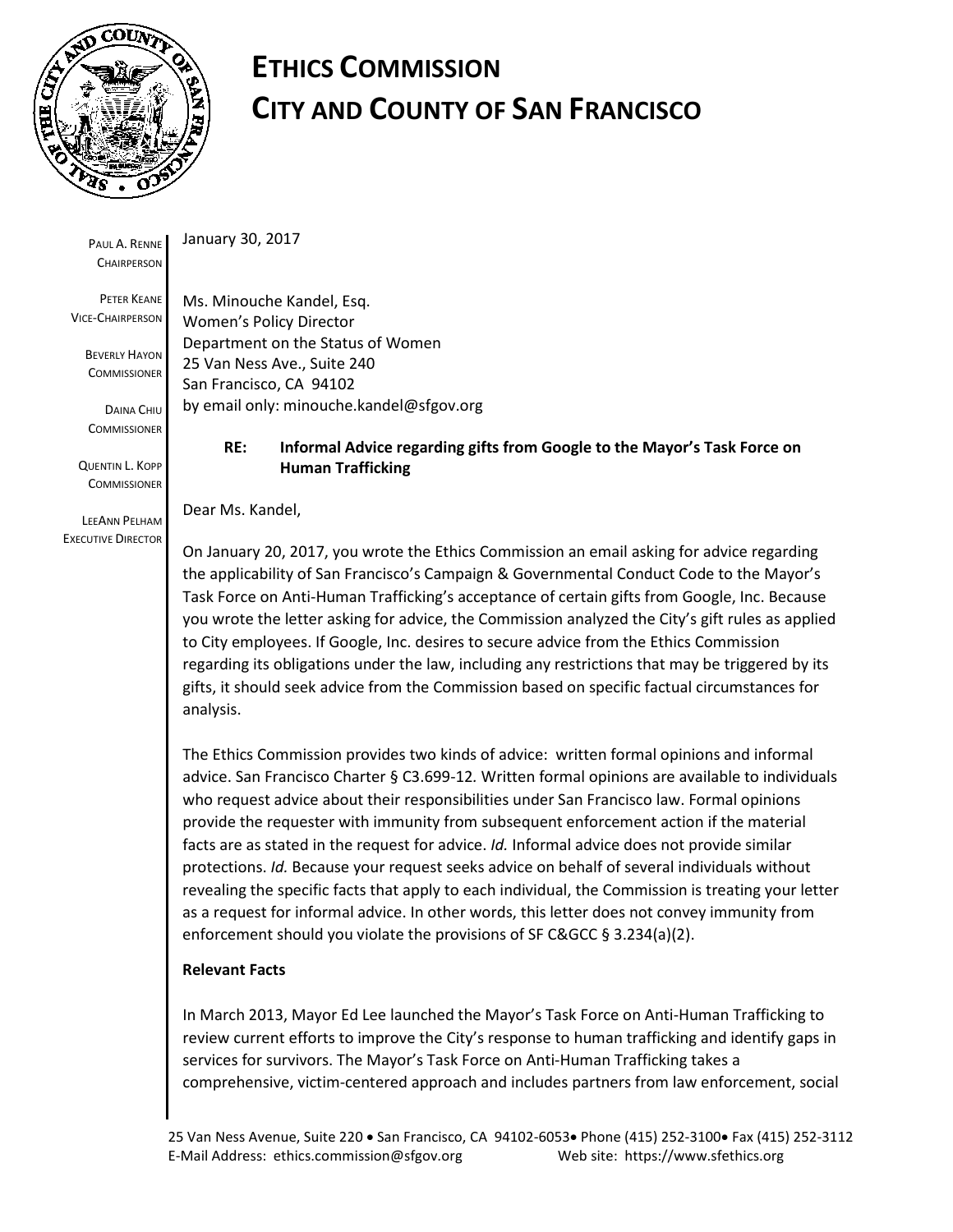services agencies, and community based organizations. The Department on the Status of Women staffs the Task Force. The Task Force has general meetings every other month.

In your January 10 email, you advise that you are "coordinating a retreat" for the Task Force to take place on January 30th. Google, Inc. has offered to provide a conference room in one of their buildings free of charge for your retreat. Google, Inc. has also offered to provide food for the meeting. You expect twenty-five people to attend the meeting, and fourteen of those people are City officers or employees representing nine different departments.

Ethics Commission Staff corresponded with Google Chief of Public Policy and Government Affairs Rebecca Prozan to determine the market-rate cost for the conference room and estimated cost of food to be provided during the retreat. According to Staff's research, the market rate for conference room space in San Francisco's Financial District is approximately \$50-\$130 per hour. Assuming the retreat will last eight hours, the value of the conference room is between \$400 and \$1,040 per day. Ms. Prozan informed Staff that catering the retreats will cost approximately \$1,000, or \$40 per attendee.

#### **Applicable Law**

## **1. Disclosure of Sources of Outside Department Funding, Sunshine Ordinance § 67.29-6**

Sunshine Ordinance § 67.29-6 prohibits City employees from accepting any money, goods, or services worth more than \$100 to carry out or assist any City function unless the amount and source of all such funds is disclosed as a public record and made available on the website for the department to which the funds are directed. For the purposes of the Task Force's retreat, the Ethics Commission does not have enough information to determine whether the conference room space Google hopes to provide benefits the Department on the Status of Women or the Mayor's Office. Documents regarding these gifts shall be subject to disclosure pursuant to public records requests.

## **2. Gifts, Political Reform Act §§ 82028, 89503 and San Francisco Campaign & Governmental Conduct Code § 3.216**

"Gift" means "any payment that confers a personal benefit on the recipient, to the extent that consideration of equal or greater value is not received and includes a rebate or discount in the price of anything of value unless the rebate or discount is made in the regular course of business to members of the public without regard to official status." Political Reform Act (PRA) § 82028.

Local elected officers, candidates for local elective office, local officials specified in Government Code Section 87200, and judicial candidates, may not accept gifts from any single source totaling more than \$470 in a calendar year. PRA § 89503. Moreover, City employees who are designated to file Statements of Economic Interest (Form 700) in the agency's conflict of interest code may not accept gifts from any single source totaling more than \$470 in a calendar year if the employee is required to report receiving income or gifts from that source on his or her Form 700. PRA § 89503(c). San Francisco's list of designated Form 700 filers can be found at SF C&GCC § 3.1-100, *et. seq*.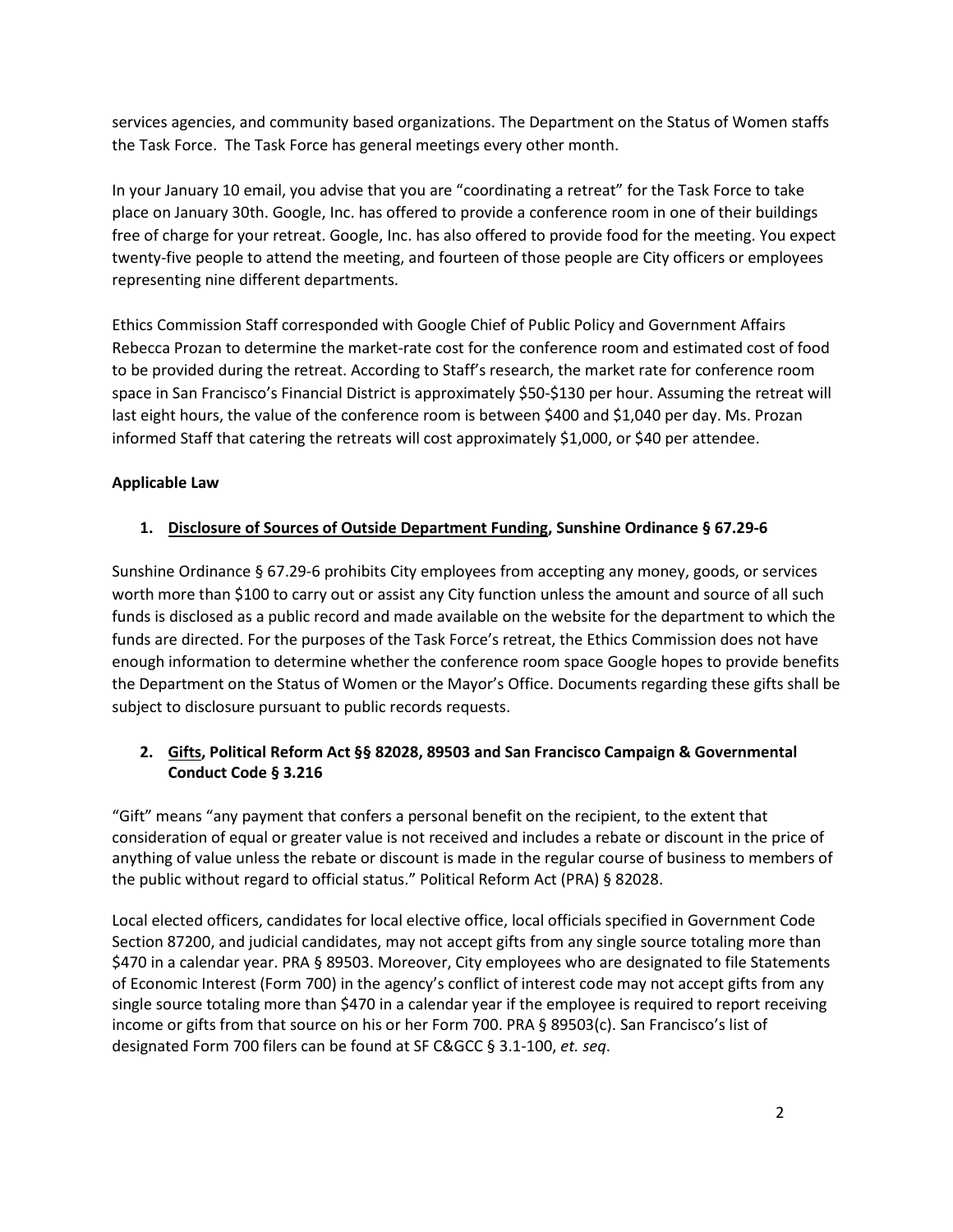We understand that Google intends to provide conference room space valued at approximately \$1,000 for the Task Force's benefit, but the conference room will not confer a "personal benefit on the recipient." On the other hand, Google's gift of food to be consumed by each individual attendee confers a personal benefit, but the gift of food totals \$40/attendee—well below the \$470 gift limit.

In addition to the gift limits and reporting requirements imposed by the Political Reform Act, no officer or employee of the City and County may solicit or accept any gift from a person who the officer or employee knows or has reason to know is a "restricted source." SF C&GCC § 3.216(b). A restricted source is "a person doing business with or seeking to do business with the department of the officer or employee; or a person who during the prior 12 months knowingly attempted to influence the officer or employee in any legislative or administrative action." *Id*. at (b)(1). By regulation, the Ethics Commission exempts voluntary gifts, other than cash, "with an aggregate value of \$25 or less per person . . ." Regulation 3.216(b)-5, available at https://sfethics.org/ethics/2011/06/regulations-related-to-conflictsof-interest.html.

The Ethics Commission does not have enough information to determine whether Google qualifies as a restricted source for any of the Task Force members or meeting attendees. If Google qualifies as a restricted source, the affected City officer or employee would be barred from accepting gifts from Google over \$25 in value. Again, because the conference room does not confer a personal benefit on any individual employee, the only known affected gift is food.

## **3. Statements of Economic Interest, Political Reform Act § 87300 and San Francisco Campaign & Governmental Conduct Code § 3.1-101 (incorporating 2 C.C.R. § 18730)**

The Political Reform Act requires public officials to disclose their personal financial information, so the public may review that information and be knowledgeable that the official is not using his/her decisionmaking authority to affect his/her personal financial interests. A gift must be reported on designated filer's Form 700 if its fair market value is \$50 or more and Google falls in the employee's disclosure category. Because the Google's gift of food is valued at \$40/attendee, the gift of food need not be reported on any attendee's Form 700. However, if Google provides unexpected gifts, such as Googlebranded gear, to retreat attendees, the fair market value of the gear would likely push the gift over the \$50 reporting limit.

#### **4. Incompatible Activities, San Francisco Campaign & Governmental Conduct Code § 3.218**

San Francisco Campaign & Governmental Conduct Code section 3.218 prohibits a City officer from engaging in any employment, activity, or enterprise that her department, board, commission or agency has identified as incompatible in a Statement of Incompatible Activities (SIA). SF C&GCC § 3.218(a). You disclosed the following departments as having representatives present for the Task Force retreat: Board of Supervisors, Department of Public Health, Human Services Agency, District Attorney's Office, Department on the Status of Women, Mayor's Office, Office of Small Business, Public Defender, Department of Public Health, Police Department. Staff reviewed each agency's Statement of Incompatible Activities and finds no restrictions applicable to Google's gifts of conference room time or food.